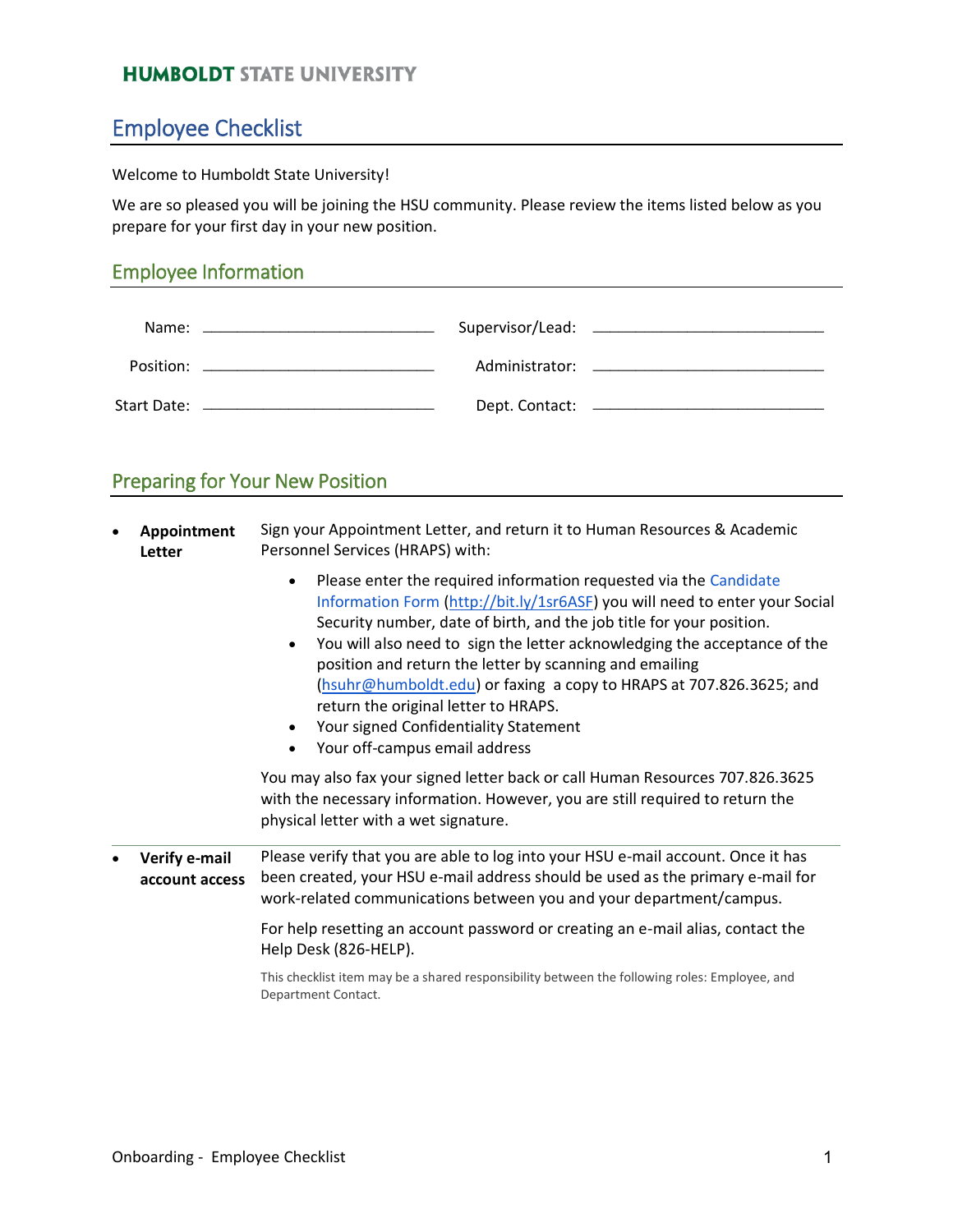### **HUMBOLDT STATE UNIVERSITY**

# On Your First Day

| $\bullet$ | Before the end of your first day of work, make sure that you have received<br>Sign-up<br>and understand your "sign-up" documents. These documents will vary<br>documents<br>depending on the appointment and are generally completed in the Human<br>Resources & Academic Personnel Services (HRAPS) office in Siemens Hall 212:<br><b>Employee Action Request</b><br>$\bullet$ |                                                                                                                                                                                                                                                                                                                                                                                                                                                                                                                                                                                                                                                                                                                                                                                                                                                                                                                                                                                                                                                                                                                                        |
|-----------|---------------------------------------------------------------------------------------------------------------------------------------------------------------------------------------------------------------------------------------------------------------------------------------------------------------------------------------------------------------------------------|----------------------------------------------------------------------------------------------------------------------------------------------------------------------------------------------------------------------------------------------------------------------------------------------------------------------------------------------------------------------------------------------------------------------------------------------------------------------------------------------------------------------------------------------------------------------------------------------------------------------------------------------------------------------------------------------------------------------------------------------------------------------------------------------------------------------------------------------------------------------------------------------------------------------------------------------------------------------------------------------------------------------------------------------------------------------------------------------------------------------------------------|
|           |                                                                                                                                                                                                                                                                                                                                                                                 | <b>Employee Information Request</b><br>$\bullet$<br>I-9 with documentation<br>$\bullet$<br>Social Security Card<br>$\bullet$<br>Confidentiality Form- add HSU ID #<br>$\bullet$<br><b>ID Card Request</b><br>$\bullet$<br><b>Direct Deposit</b><br>$\bullet$<br>Parking Permit Info Slip<br>$\bullet$<br>Pay Warrant/Green & Gold Calendar<br>$\bullet$<br>Union Information - CSUEU Packet; Unit 11 - sign-up sheet<br>$\bullet$<br><b>Campus Policies Packet</b><br>$\bullet$<br>Benefits/Sign-up Packet & HIPAA<br>$\bullet$<br>Flex Cash & Dental/Vision Form<br>$\bullet$<br>CalPERS 801 Form<br>$\bullet$<br>Form 1083<br>$\bullet$<br>Bring Information about your immediate family (spouse and child(ren))<br>$\bullet$<br>such as legal names, social security numbers, and birthdates. This<br>information may be needed for benefit forms/employee sign-ups.                                                                                                                                                                                                                                                                |
|           |                                                                                                                                                                                                                                                                                                                                                                                 | This checklist item may be a shared responsibility between the following roles: Employee and<br>HRAPS.                                                                                                                                                                                                                                                                                                                                                                                                                                                                                                                                                                                                                                                                                                                                                                                                                                                                                                                                                                                                                                 |
| $\bullet$ | <b>Background</b><br>Check/Live<br><b>Scan</b>                                                                                                                                                                                                                                                                                                                                  | All new employees, those returning after an absence of more than 1 year, and<br>current employees under voluntary consideration for a sensitive position are<br>required to undergo a Background Check.                                                                                                                                                                                                                                                                                                                                                                                                                                                                                                                                                                                                                                                                                                                                                                                                                                                                                                                                |
|           |                                                                                                                                                                                                                                                                                                                                                                                 | Background Checks are ordered by the Department from Accurate<br>$\bullet$<br><b>Background.</b> The new hire will receive an email from Accurate<br>Background, and follow the embedded link to complete the required<br>fields. For more information, see the Background Check Packages<br>document, or visit the Accurate Background Check Training Site.<br>LiveScan Service Request Form - Please Note: LiveScan fingerprinting is<br>only required for positions with regular/unsupervised direct contact with<br>minors. For all other employees, the Background Check would be ordered<br>through the Department's Accurate Background Account.<br>If LiveScan is completed on HSU campus, use the form linked above, with<br>$\bullet$<br>an HSU Chartfield String, available from your department.<br>If LiveScan is completed at a non-HSU California Live Scan agency, use the<br>$\bullet$<br>form linked above, and save receipts for the cost. Your department will<br>reimburse the expense based on submitted receipts.<br>This checklist item may be a shared responsibility between the following roles: Department |
|           |                                                                                                                                                                                                                                                                                                                                                                                 | Contact and Employee.                                                                                                                                                                                                                                                                                                                                                                                                                                                                                                                                                                                                                                                                                                                                                                                                                                                                                                                                                                                                                                                                                                                  |